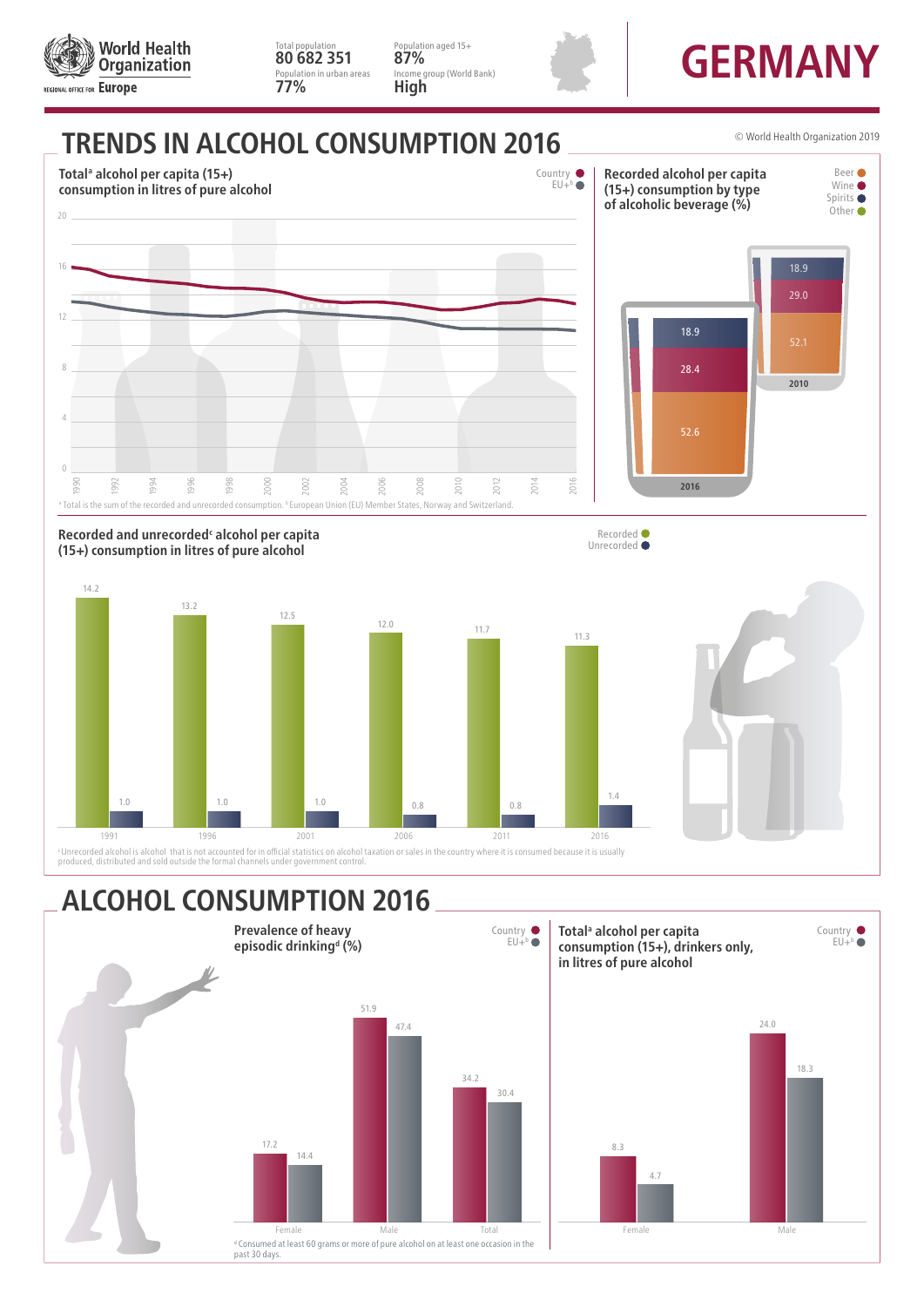## **ALCOHOL-ATTRIBUTABLE BURDEN 2016**



 $2010 \bullet \bullet$ 

## **ALCOHOL AND YOUNG PEOPLE 2016**



**Prevalence of heavy episodic drinkingd (%)**





**Alcohol-attributable fractionse in overall mortality in di erent age groups (%)**